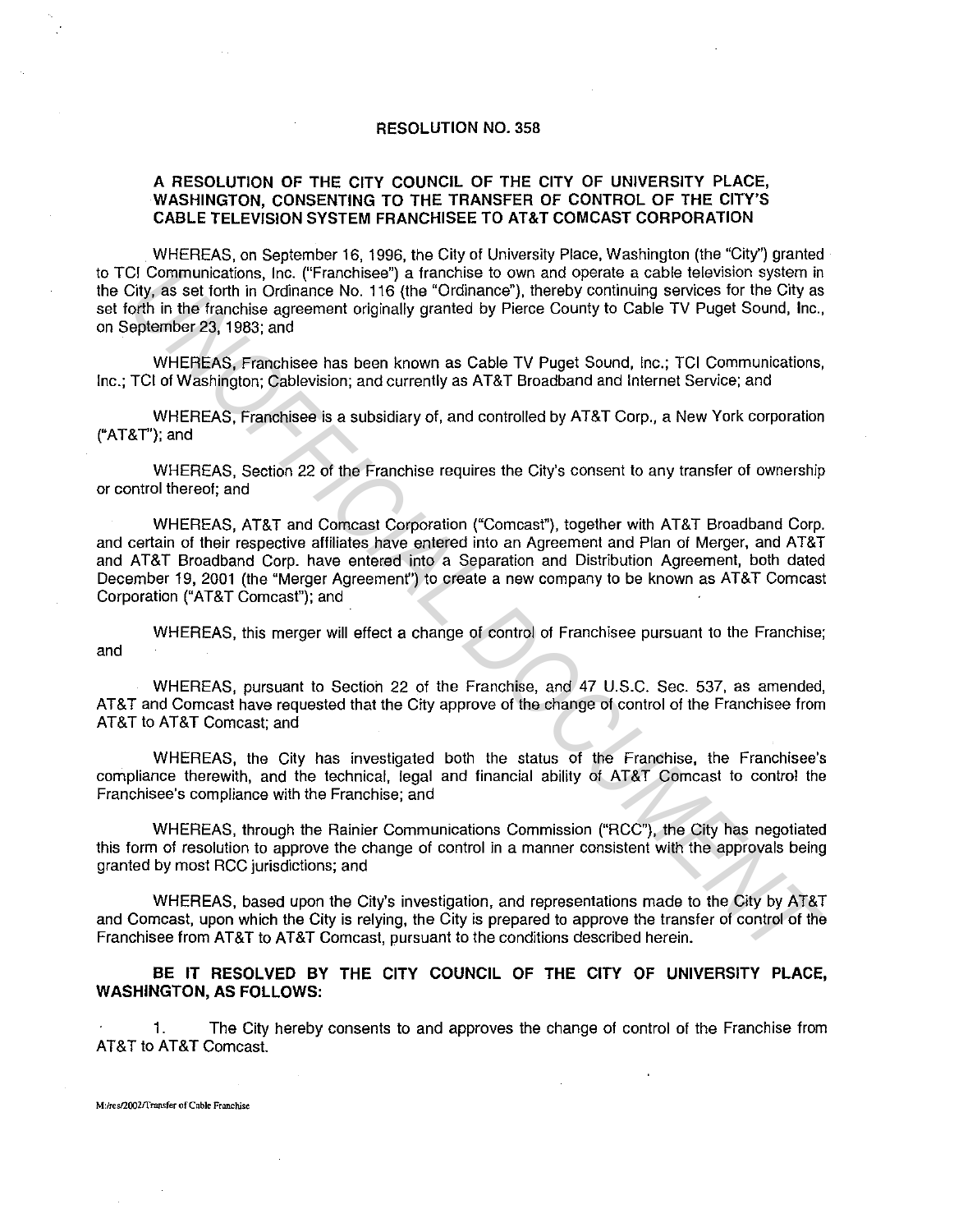2. The City confirms that the Franchise is currently in full force and effect and expires on August 31, 2002.

3. This Resolution approving the change of control is based in part upon the following representations and acknowledgments made by Franchisee, AT&T and AT&T Comcast to the City, all of which are considered material and have been relied upon by the City:

- (a) That the Merger Agreement, and all of the attachments to that document, provided to the City with FCC Form 394 (except for those materials which have been redacted pursuant to law, and are identified by title or topic in the Merger Agreement and its attachments) constitutes the entire agreement regarding the merger between AT&T, AT&T Broadband and Comcast;
- (b) That all customer service standards adopted by the City remain in full force and effect, and Franchisee will maintain staffing levels necessary to meet those standards, and all federal regulations regarding technical standards of cable systems;
- (c) That all educational channels made available to the City pursuant to the Memorandum of Understanding between the Rainier Communications Commission and TCI Cablevision of Washington, Inc., TCI of Tacoma, Inc., Cable TV Puget Sound, Inc., and Tele-Vue Systems, Inc. dated October 14, 1998, will remain available, and all related commitments will be honored during the term of the Franchise and any subsequent renewal; provided to the City with FCC from 394 (except for those materials which have provided to the City with FCC from a streament and is attachments) constitutes the entire aprosent and is attachments) constitutes the entire ap
	- (d) That Franchisee remains obligated to comply with all terms, conditions and obligations of the existing franchise agreement and any other existing contractual agreement between the Franchisee and the City.
	- (e) That AT&T Comcast will take no actions that will negatively impact Franchisee's ability to comply with its obligations under the Franchise;
	- (f) That beginning with the thirty-sixth month prior to the expiration of the cable television franchise agreement in Pierce County, Washington, the Franchisee and all subsidiary entities of AT&T Comcast holding cable television franchises in any RCC jurisdiction, will commence good faith negotiations toward a Countywide franchise agreement covering all RCC jurisdictions who wish to participate, to take effect at the time of a franchise renewal agreement with Pierce County.
	- (g) That no future intra-corporate transfers, mergers, or other changes of ownership or control, affecting Franchisee, will change the obligations or liability of Franchisee to the City with respect to any of the terms, conditions and obligations of the Franchise, unless prior approval, if required by the terms of the Franchise, is granted by the City in writing;
	- (h) That Franchisee will comply with all applicable laws regarding rates for cable services within the Franchise area and all applicable laws covering issues of cross subsidization;
	- (i) That in the event of any failure to comply with these representations and/or acknowledgments, or any material misrepresentations concerning the same, the City may enforce any damages or penalty provisions pursuant to the Franchise and exercise any other remedy available to it by law.

**M:/res12002!I'ransfer of Cable Franchise**